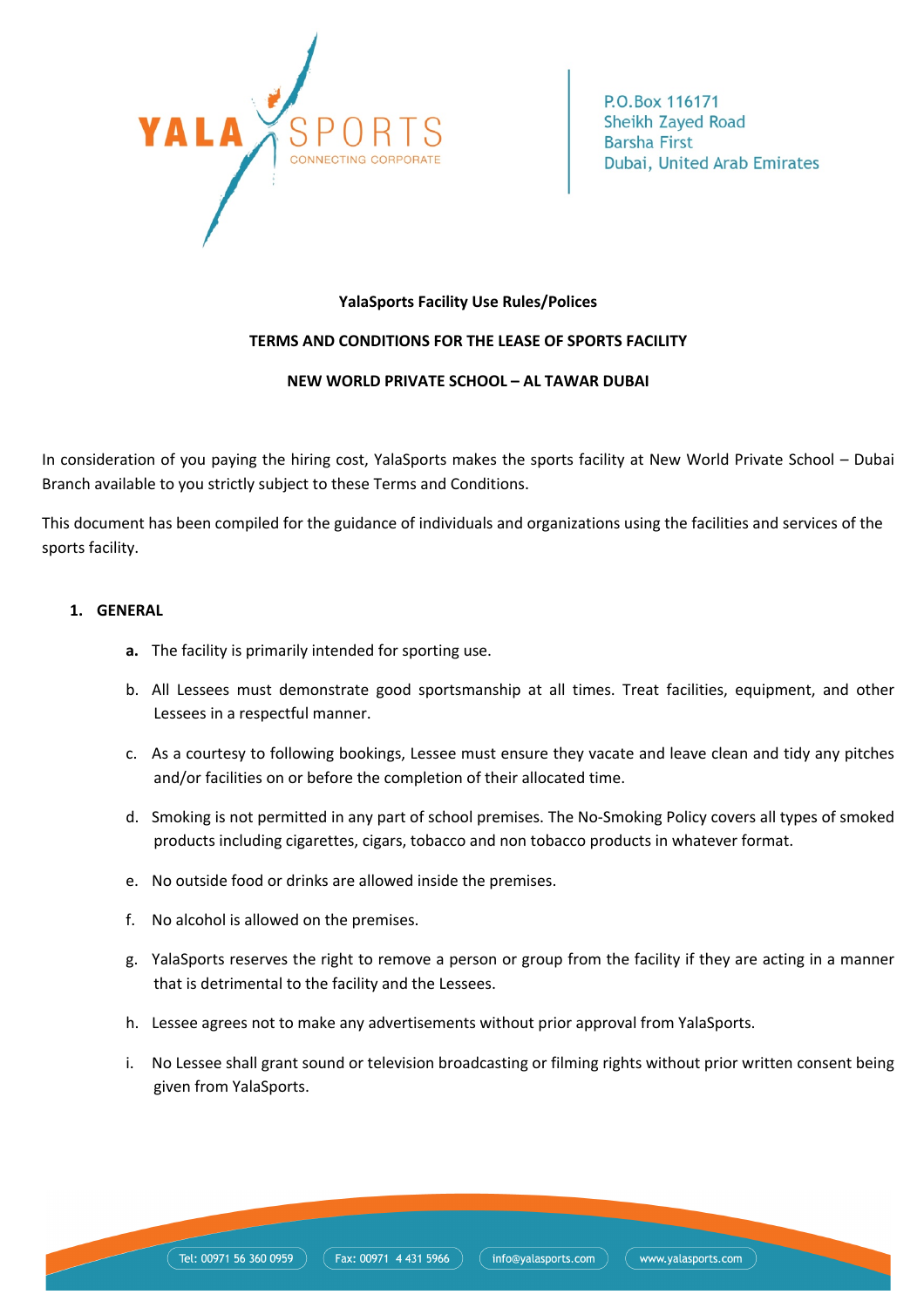

#### **2. BOOKING, PAYMENTS AND CANCELLATIONS**

- a. Bookings can be made by email, telephone or online at www.yalasports.com where applicable. Payment can be made by cash in person or by cheque. Cheques should be made payable to YalaSports.
- b. Payment is required in full at the time reservations are made. 72-hour cancellation notification is required to be able to reschedule or receive a credit/refund. If you cancel within the 72 hours prior to your reservation, or you are a no-show, you will not receive a refund/credit. If the facility closes due to poor weather your reservations will be rescheduled. Major credit cards, cash and checks are all accepted online forms of payment.
- c. Lessees of block bookings that are paid for other than by Invoice must pay the hire charges 24 hours before the time that the hire commences unless already paid in advance. YalaSports reserves the right to re hire the facility to another party should payment not be received in accordance with the payment details outlined above.
- d. Bookings for any Lessee will not be confirmed until we receive full payment of the charges.
- e. If the premises are not fully vacated by the time given for the function to end, a surcharge may/will be made for the extra time.
- f. Any changes to bookings must be requested in writing and received by us no later than 3 days before the date of Lessee. Transfer of a booking date may be permitted.
- g. Booking Changes can be made online at www.yalasports.com
- h. Cancellation of bookings must be confirmed to us in writing. At least 7 days' notice of cancellation is required; otherwise 50% of the total booking charges will be retained by us.

Individual & Corporate Bookings Payment: required at time of booking. Cancellation: up to 72 hours' notice: Full refund 0-72 hours' notice: Nonrefundable

Special Events

Payment: 50% non-refundable deposit with booking. Full payment 4 weeks in advance. Cancellation: Less than 1 weeks' notice: No refund, full facility hire is payable.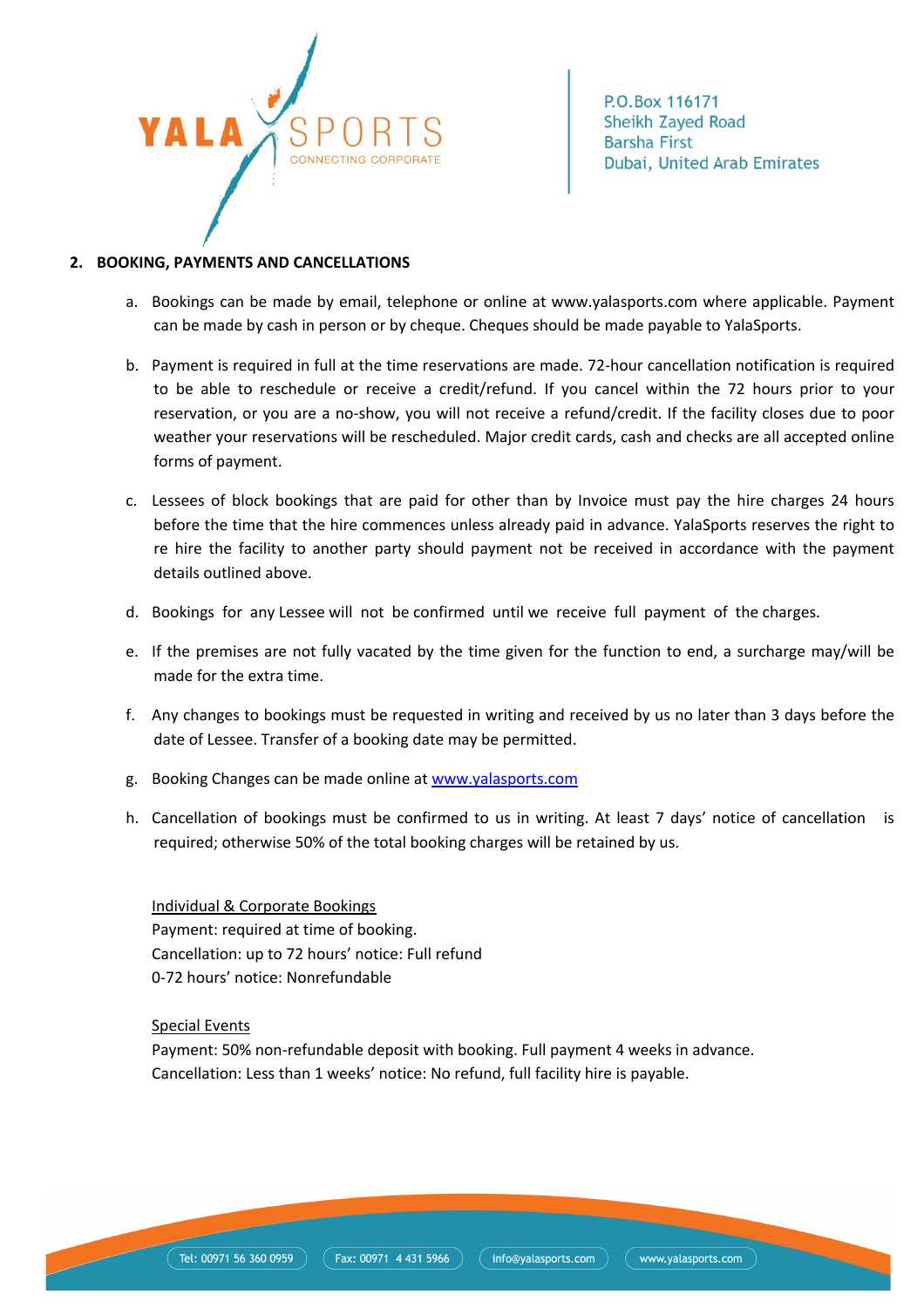

#### **3. USE OF THE NETS RULES**

- a. You, the person making the booking, are responsible for ensuring that you and anyone using the sports facility (your "Team") is aware of, and complies with, the following rules. We can cancel your booking and/or require you and your Team to leave the sports facility, if you or any member of your Team does not follow the rules and/or disobeys the instructions of YalaSports representatives.
- b. The Lessee and his team are permitted to access the sports facility during the period of hire only.
- c. The Lessee shall not use the sports facility for any purpose other than that specified. Play is strictly confined to the sports facility area. Lessee is not permitted to play in any area outside the designated sports area.
- d. It is the responsibility of the Lessee to ensure the maintenance of order and in particular the clearing of the premises at the end of a booking. Any misconduct by any person may result in the Lessee and his/her organization being refused further bookings.
- e. The Lessee shall not carry out any alteration to the sports facility or fittings, nor shall he/she fix or make fixings for any apparatus, equipment or decoration without prior written consent from YalaSports.
- f. All persons using the sports facility must wear proper sports footwear at all times.
- g. Any bookings made for children under the age of 18 (without the services of a coach) must be supervised by an adult at all times. You are fully responsible for ensuring that a supervising adult is present at all times, and for ensuring that the adult is appropriately trained and vetted to supervise children.
- h. Any organizer of events inside the Sports Facility must be responsible for complying with all official and/or legal requirements in relation to the event conducted by in connection with the booking.
- i. Lessee must comply with all noise ordinances. No such abnormal noise is allowed during the booked sessions.

#### **4. LOSS AND DAMAGE**

a. You are fully responsible for any and all items brought into the Sports Facility by you or your Team and YalaSports have no liability for such items or any other property and/or possessions belonging to you or your Team. You are not permitted to bring in any flammable or other potentially dangerous or hazardous materials or equipment into the Sports Facility.